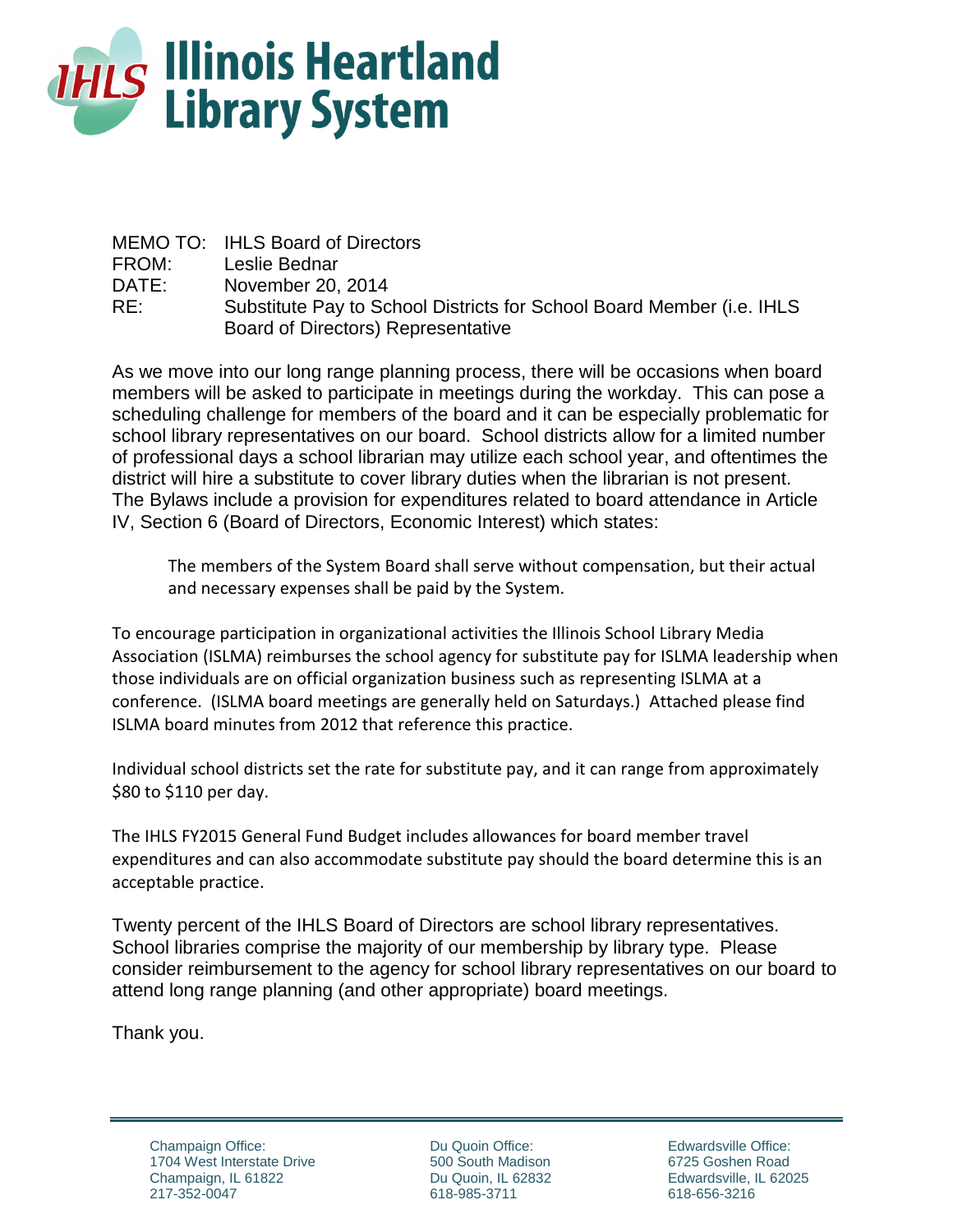### **MINUTES** Board of Director's Meeting Illinois School Library Media Association January 14, 2012 9:30 a.m.

## Location: Metea Valley High School, Aurora Host: Deb Turner

**Voting Board:** Sarah Hill, President; Christine S. Graves, President-Elect; Jeremy Dunn, Past President; Jennifer Bromann-Bender, Secretary; John Moranski, Treasurer; Angie Green, Erin Wyatt, Jason Janke, Christy Semande, Board Members. **Corporate Management:** Kay Maynard, Executive Secretary; Caroline Campbell, Financial Secretary

**Function Area Representatives and Guests Present**: Lisa Perez, PD Function Rep.; Mary Jo Matousek, Continuing Ed.; Patti Fleser, Communications; Barb Lund, Recertification; Debbie Turner, Policy; Lou Ann Jacobs, Legislative Advocate; Leslie Forman, IRC Liason, LBSS Endowmment Fund; Gale Janz, ICE Liason; Jeanne Lehfink, Archivist

**I Call to Order** – President Sarah Hill called the meeting to order at 9:31 a.m.

# **I. Introductions**

# **II. Changes and Approval of Agenda**

**Motion**: Jason Janke moved that the agenda be approved. Seconded by Erin Wyatt. Approved.

### **III. Approval of Minutes from previous meeting**

Under Budget & finance it should read John Moranski said. Change Carolyn to Caroline.

**Motion:** Chris Graves moved that the ISLMA board approve the minutes as amended from the October 15, 2012 meeting. Seconded by Jeremy Dunn. Passed.

# **IV. Consent Agenda**

- A. Account balances
- B. Budget Report
- C. Executive Secretary
- D. Expense List
- E. Income and Expenses
- F. 2011 Conference Eval.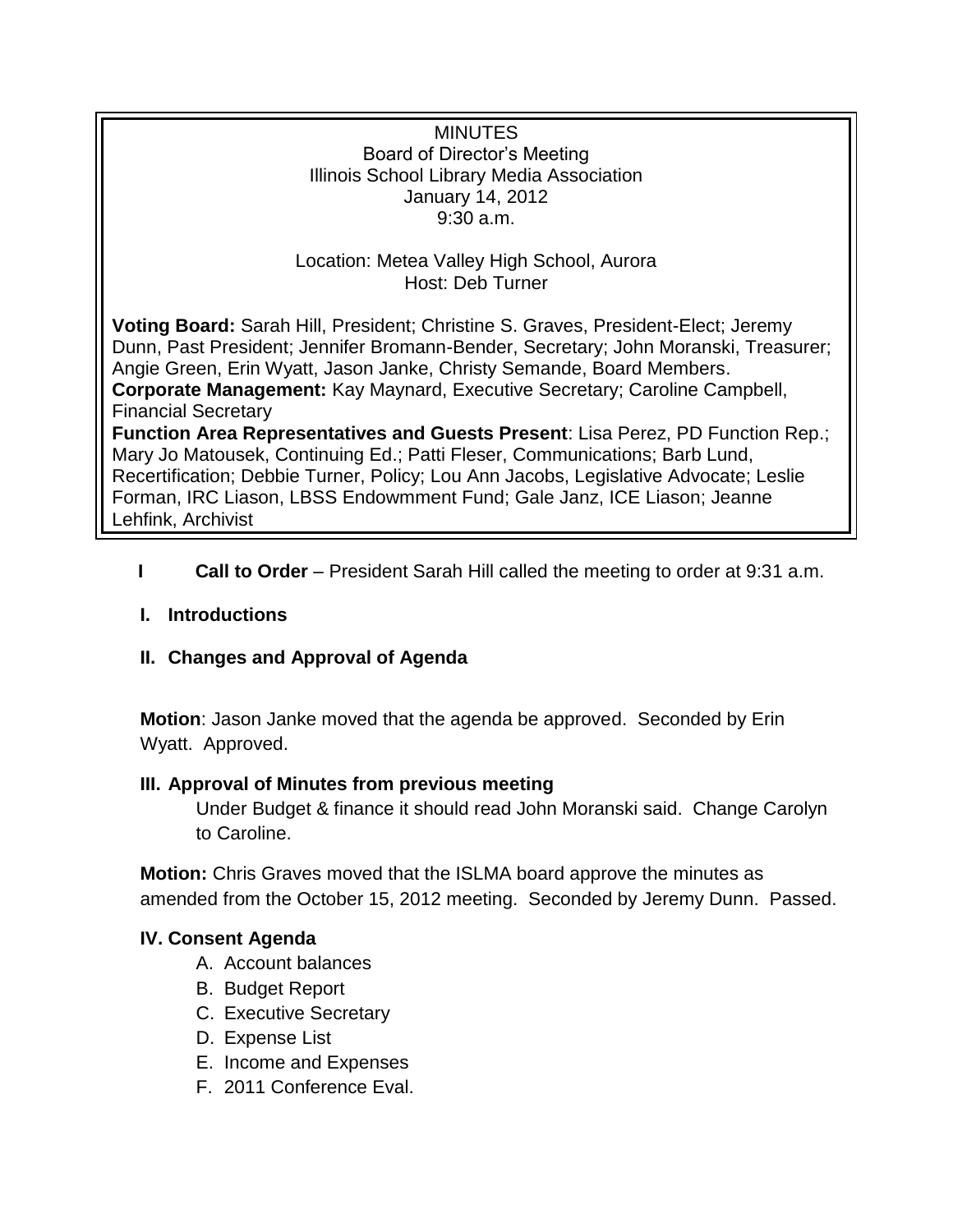- G. Board Polls
- H. Financial Secretary
- I. National Board
- J. LBSS Endowment Fund
- K. Past president
- L. Standards
- M. Legislative Advocate

**Motion:** John Moranski moved that the consent agenda be approved. Seconded by Jeremy Dunn. Passed.

# **V. Reports Requiring Discussion**

# **A. Communications**

Patti Flesser reported. Someone is needed to help set up the booth for the ICE conference. Jason Janke offered to help. A sign-up sheet was passed around. A message would be sent to ISLMA members. The question about using electricity for Internet usages was discussed. It would cost \$100. Wireless is free. It was recommended to purchase a laptop for conferences. It was suggested that people bring their own laptops and that a computer might not be necessary. Jason Janke asked what we were going to do at the booth. How can media specialist support you? Patti shared the purpose. It was suggested that a slide show could be running. Lisa Perez talked about what her group of librarians are doing. It was suggested that maybe ISLMA could sponsor people to attend and help run the booth in the future. There was a discussion about electricity and having members man the booth. The board approved \$100 for electricity

# **B. President**

It was reported that Jacob is replacing Fran as the marketing rep. The ASL affiliate assembly is in Dallas. Sarah was asked for a report. School librarians are being dropped and having to justify their role. Members were asked to e-mail any ideas.

Anna from ILA said that only about a dozen ISLMA members took advantage of the membership discount. ISLMA should push the discounted rate more. Caroline was going to send out an e-mail. Patti Fleser asked if it was on web site or newsletter. Sarah Hill was going to put it on Facebook.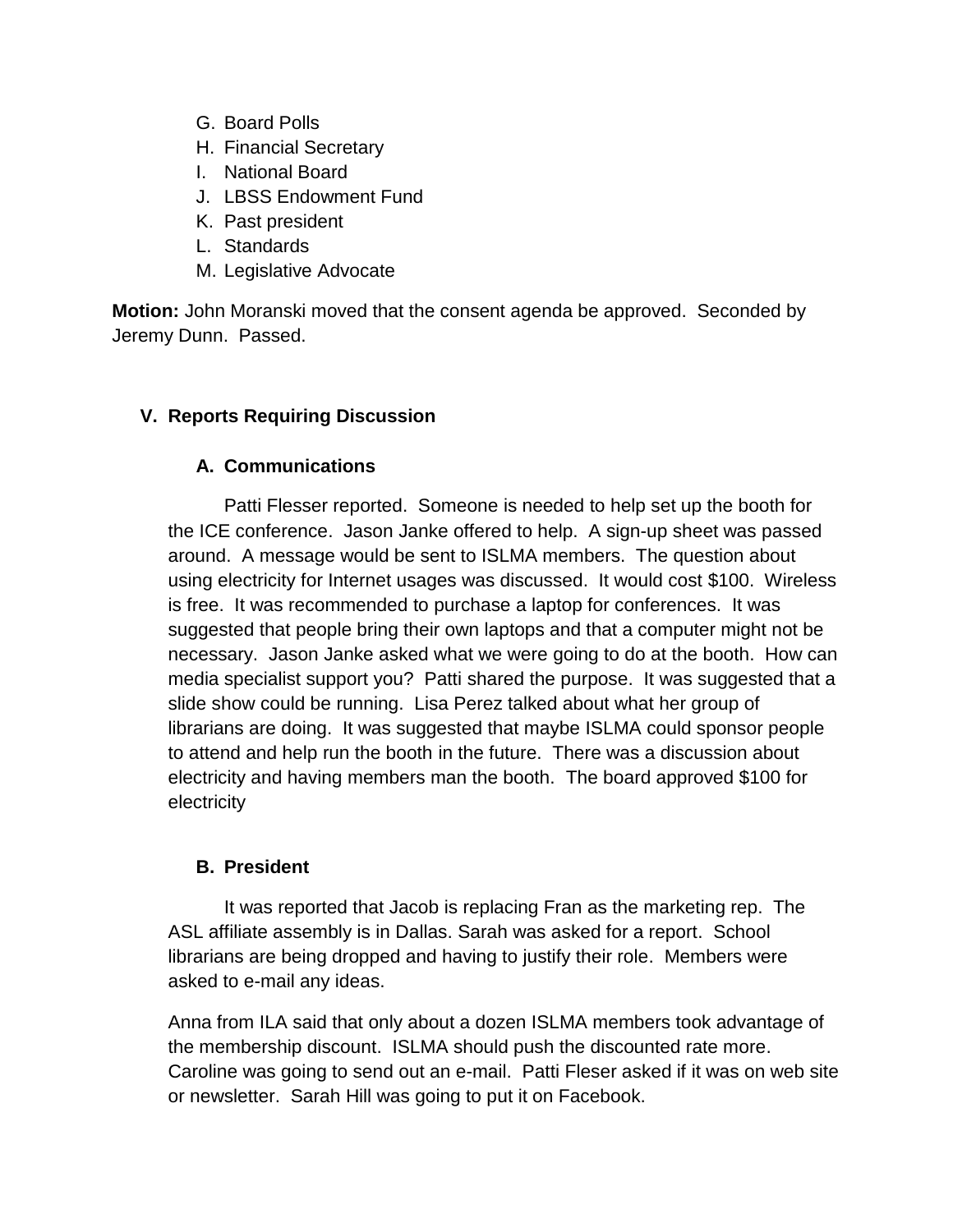## **C. Professional Development**

Lisa Perez discussed webinars. CPDUs are needed in special education. The last webinar was not as highly attended as hoped. About 20 were in attendance. The committee will watch the attendance at the next webinar to determine if they should be offered monthly or less frequently. There was a question about whether we still have the room in Learn Central. Learn Central went away but the room still exists and migrated to Blackboard. Barb Lund is handling the CPDU part of it. About half of the attendees get them. Kay Maynard said that you have to give new things time. There were concerns about pulling back so soon. It was suggested to give time for it to develop. Chris Graves asked if people asked for archives later. Christy Semande suggested including something in the booth at the mini conference. It was suggested to have a fake room open for webinar at conference.

Lisa gave a spring mini conference update. They are getting proposals together. 100 people responded to the Survey Monkey survey. Erin Wyatt is hosting the Northern Illinois conference. The dates are Saturday, April 21 and 28. They are keeping it simple with low organization and no booths or vendors. It is not competing with the main conference. There will be three different classrooms for 45 minute presentations. Attendees will go home with takeaways. A continental breakfast will be served. It is not a money making endeavor. The registration fee will be \$20. There is a call for proposals. Reminders were and will be sent out and end February 17. They are hoping to get new people to present. Two committees were put together for each site. Caroline asked about late registration. People may pay at the door. Patti recommended independent bookstore booktalks.

# **VI. Reports Requiring Action**

# **A. Budget and Finance**

John Moranski reported that the only action was that the audit needed to be approved.

**Motion:** The Budget/Finance committee moved that the audit completed by Willock, Warning & Co. be approved. Approved.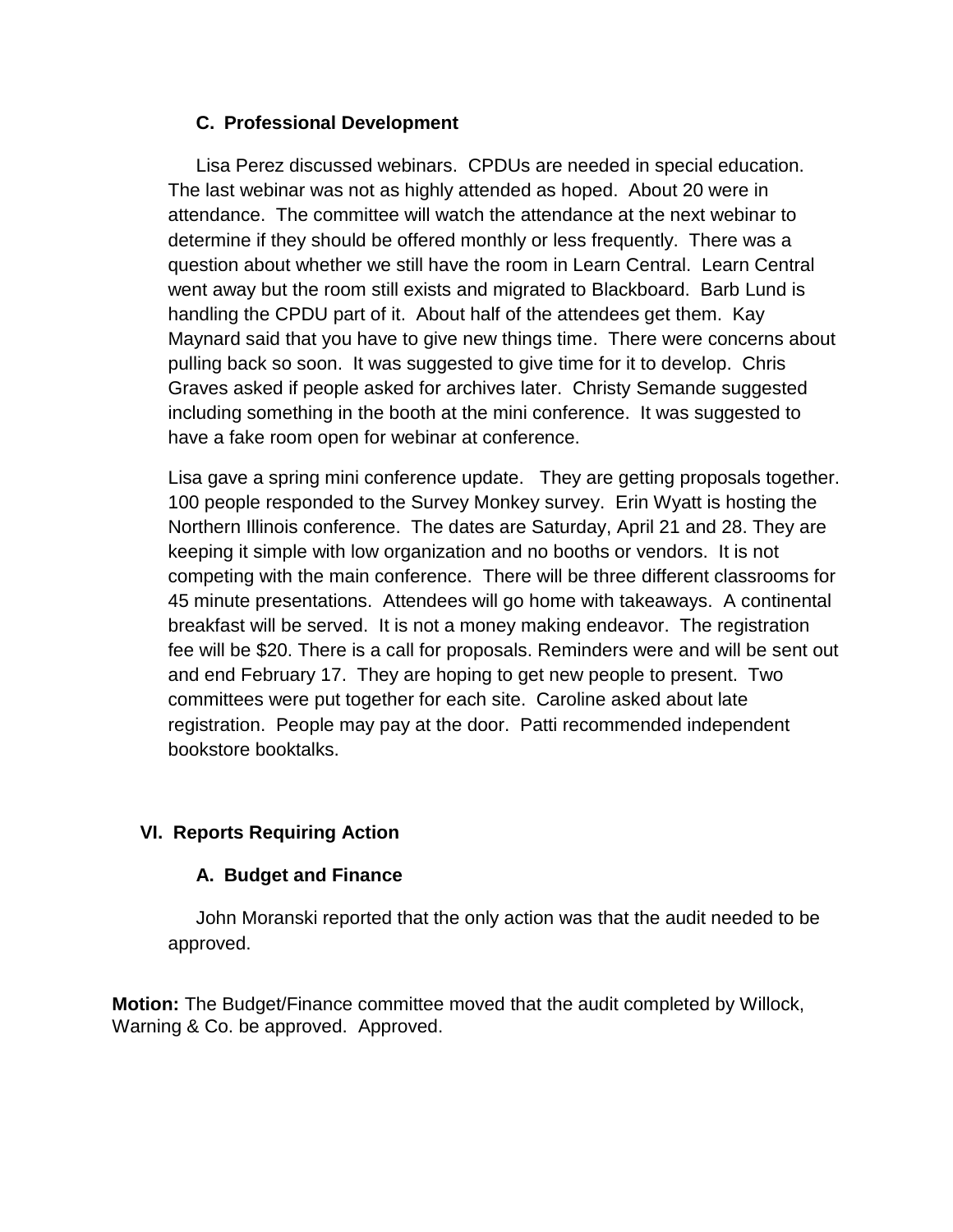### **B. President-Elect**

Leadership Day will be June 18 or 19. The location is being discussed. The estimated cost is \$5000 which has been set aside.

The Conference manual is out of date. The conference has changed. Christine Graves suggested a task force should be created to look over and update the manual. It could be used for new people taking over. The protocol was posted and Barb Lund is willing to head it up. \$300 would be the suggested starting budget. The conference task force has a \$1500 line item. There was a discussion on the cost needed and available. A draft could be a possibility by June-August. More money may need to be requested when budgets are created. The motion amount was changed to \$1000.

**Motion:** Christine Graves moved that the board approve the Leadership Day Planning Protocol with a budget of no more than \$5000. Seconded by Jeremy Dunn. Passed.

**Motion:** Christine Graves moved that the board create a Conference manual Revision Task Force to revise and update the conference manual with a beginning budget of \$1000. Seconded by Christy Semande. Passed.

**Motion:** Christine Graves moved that the board approve Barb Lund as chair of the Conference Revision Task Force. Jeremy Dunn seconded. Passed.

# **C. Task Force to Explore Future Conferences**

Gail Janz reported. There was a discussion on the background of the conference committee and evaluations. We need to accommodate both sides of Illinois. The report covers everything. There was a discussion about having the conference every other year. It was suggested that it might eliminate people if every other year. Jeremy Dunn mentioned that it really is every other year for most people. Kay Maynard said that people might not join if there is not a conference and that many join because of it.

**Motion:** The Task Force to Explore Future Conferences moved that The Task Force to Explore Future Conferences be disbanded.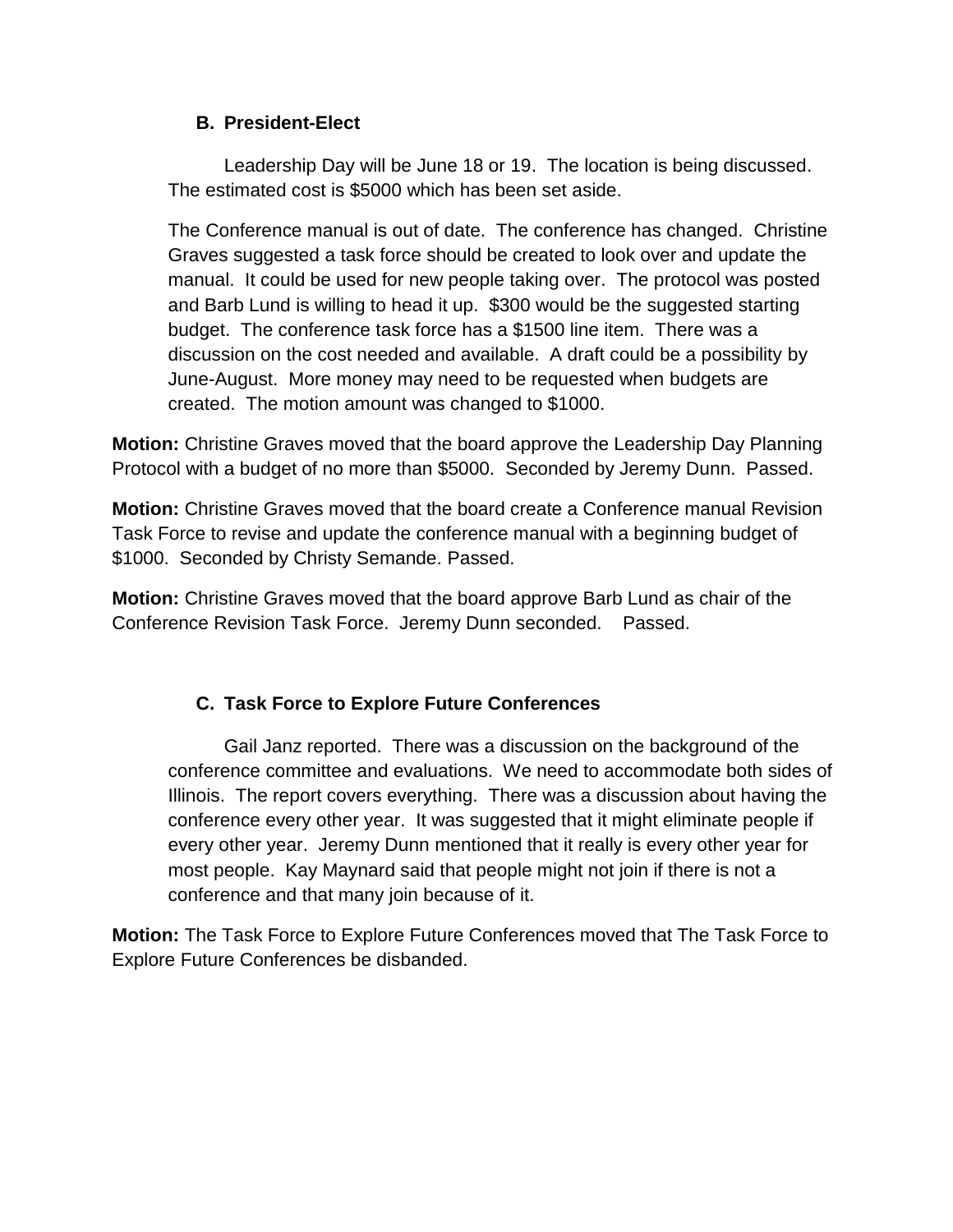#### **D. Intellectual Freedom**

There was a discussion on intellectual freedom and conference presentations. It was mentioned that there is an intellectual freedom section on the ISLMA web site. It was suggested that there should be a task force to work on the presentation for next conference. It was decided that you do not need a task force if the presentation is agreed upon. If you are producing a tool kit on the web site and it is official then you would need a task force. A statement on intellectual freedom is on web site. A statement may produce more weight of coming from ISLMA. Kay Maynard said that most members don't realize we have an intellectual committee. There was concern that our members don't know who to turn to with questions and issues. Jeremy mentioned most issues are not shared. They are done internally or taken off the shelf. Some libraries have policies where you must contact state or national organizations.

### **E. Policy**

Deb Turner started a discussion on the purpose of the committee. The Readers Choice Award Function Rep provided insight into difficult language barriers with the policy and calendars. Everyone is doing their calendar. They would like to try to get an individualized calendar. Every year the timeline may change depending on who is on committee. It was suggested that they might wipe out the timeline calendars for book awards and have one master calendar for all three. It was suggested to use the words "done by". Then the committees would have until that day to get done. If they finish they can move on. They can set up their own timeline. There was further discussion about dates and how they affect other work that needs to be done such as registration and voting. Patti Fleser also suggested that the web sites should look more consistent for each award. There was also discussion about the number of books the committee members should read and how it is stated.

**Motion:** The Policy Committee moved that the ISLMA board approve the revision of the language stated in 4040.212 #7 to "The list of 50 should go to readers by December. Each volunteer reader is expected to read all 50 books on the semifinals list." Approved.

**Motion**: The Policy Committee moved that a master calendar timeline, 4010.11, be added to the 4000 Readers' Choice Award section and remove individual calendars 4020.5, 4030.5 and 4040.5. Approved.

**Motion:** The Policy Committee moved that the ISLMA board approve the date change in 4030.3 #3 from February 14<sup>th</sup> to February 15<sup>th</sup>. Approved.